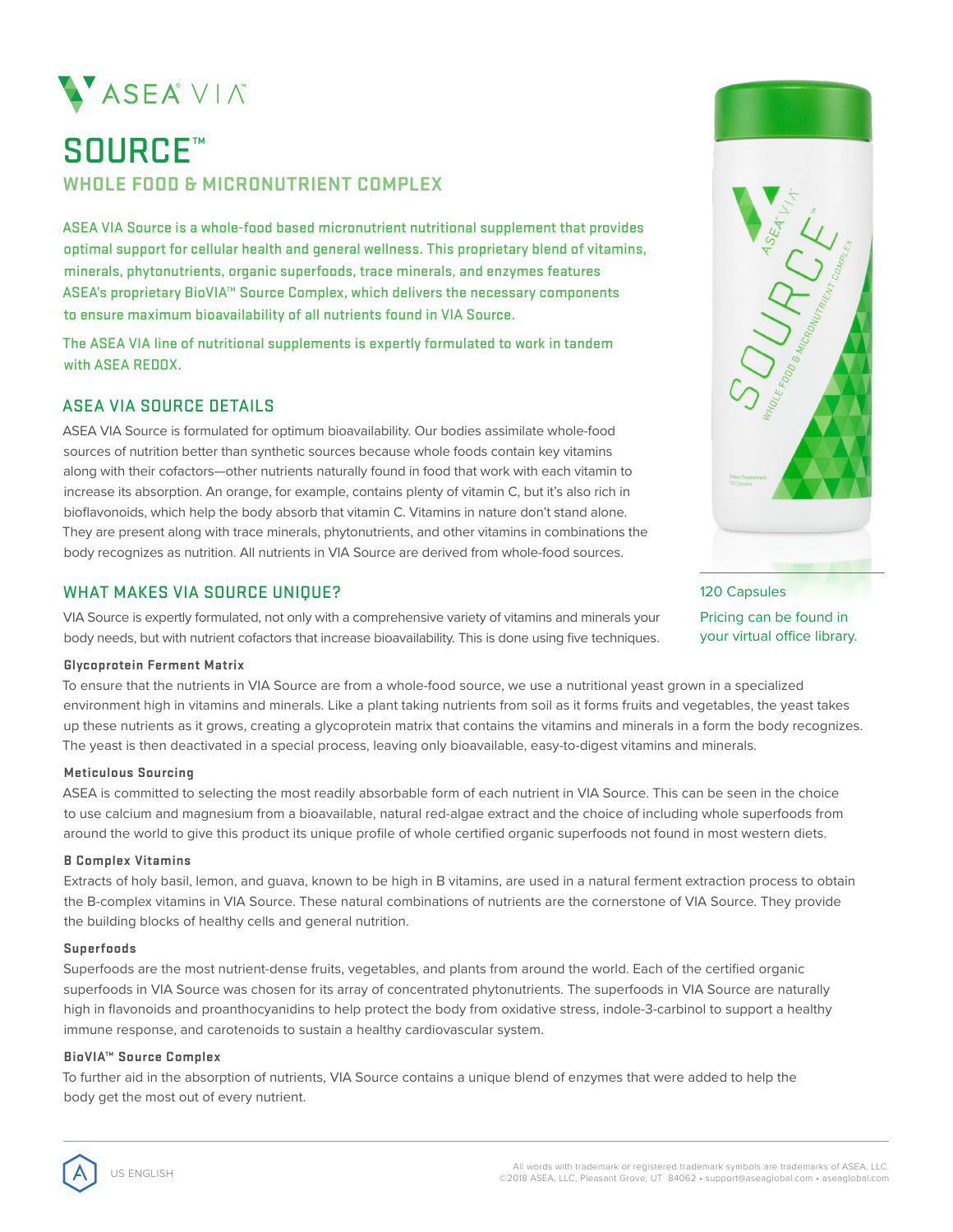# $\bigwedge^{\bullet}$  ASEA  $\vee$  I $\wedge$  source whole food & MICRONUTRIENT COMPLEX

# **Benefits**

- **›** Supports cellular health, general nutrition, and wellness throughout the body.
- **›** Aids in the assimilation of nutrients with the proprietary BioVIA™ Source™ Complex.
- **›** Provides nutrient building blocks to work synergistically with ASEA REDOX.

# Key Features

- **›** Provides the nutrient building blocks that work synergistically with ASEA REDOX.
- **›** All nutrients derived from whole food sources.
- **›** Includes vitamins and minerals in a glycoprotein ferment, a process that converts nutrients into a protein matrix through natural fermentation, making vitamins and minerals more stable and bioavailable.
- **›** Includes both macro- and trace marine minerals from red algae, a unique plant source that is more bioavailable than minerals derived from other sources.
- **›** Contains certified organic superfoods—a combination of nature's most nutrient-dense greens and berries—guaranteeing maximum phytonutrient content and preserving those nutrients through a low-heat drying process.
- **›** Contains B vitamins extracted from holy basil, lemon, and guava, which are then naturally concentrated through a proprietary fermentation process that helps support the activity and stability of B-complex vitamins.
- **›** Contains organic trace minerals from an ancient plant source that has not been subjected to modern farming techniques. Because these minerals are in a pristine form, they are rich in nutrients not found in the typical western diet.
- **›** Includes sources of natural phytonutrients such as polyphenols, carotenoids, and indole-3-carbinol, which have a wide range of health benefits.
- **›** Includes BioVIA™ Source, ASEA's proprietary absorption complex, which provides the necessary components to ensure maximum bioavailability of all nutrients found in VIA Source.
- **›** 100% vegan.
- **›** Non-GMO.
- **›** Gluten-free.
- **›** 100% plant cellulose capsules.

# Did You Know?

- **›** The standard western diet lacks many key nutrients because of depleted soil and modern food processing.
- **›** Whole-food nutrients come naturally paired with their cofactors that increase absorption. This makes whole-food based vitamins and minerals superior to synthetic forms.
- **›** Some phytonutrients, such as polyphenols from various berries, work more efficiently if there are several types present in the body at the same time. VIA Source contains the juices of 11 different fruits rich in these cell-protecting compounds.